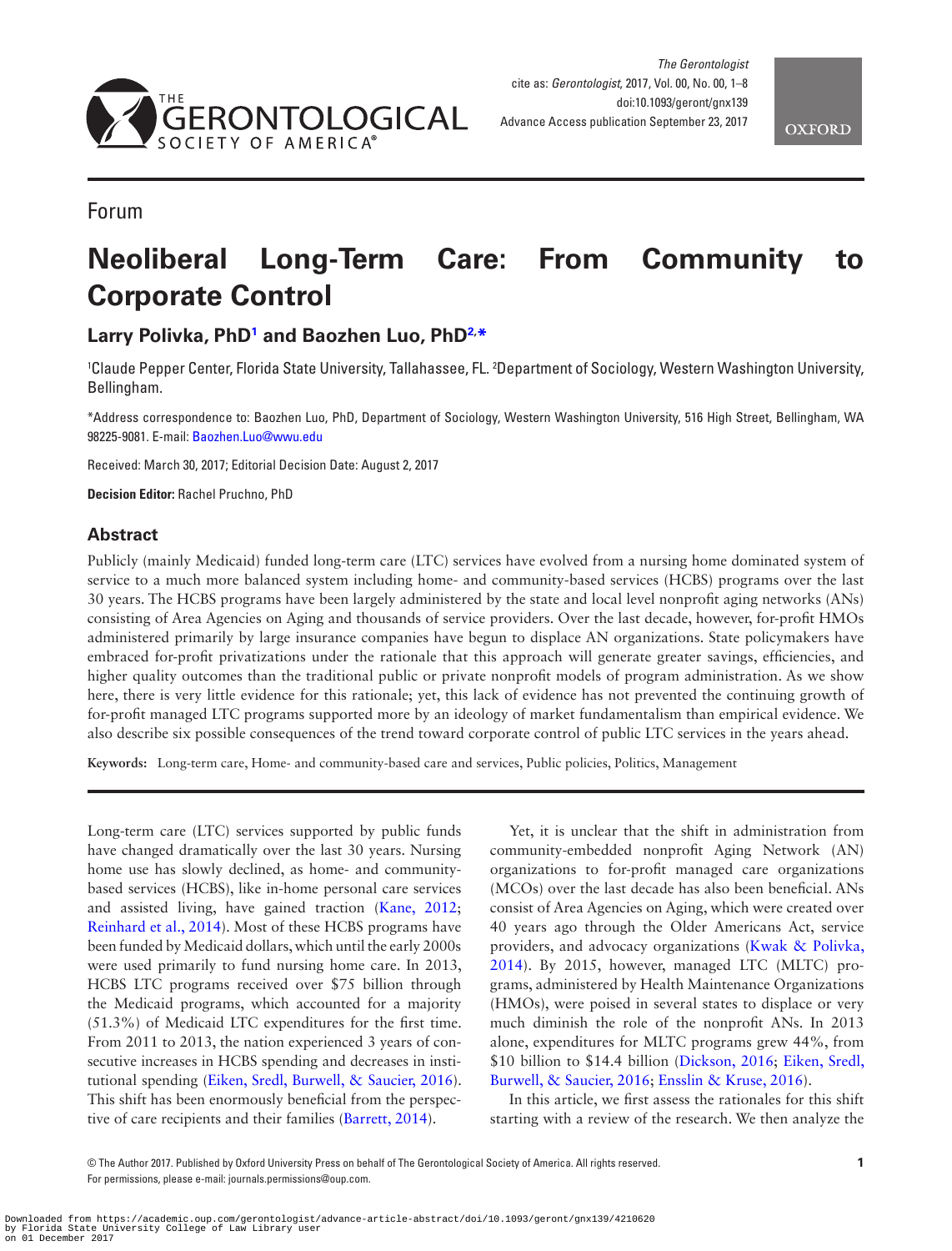larger political, economic, and cultural forces we consider responsible for this movement to what we refer to as "neoliberal LTC." We argue that this for-profit corporate model will work no better in LTC than it has in the rest of the U.S. health care system and is inconsistent with a commitment to the public interest.

From there, we consider the possible trajectories for LTC policy and for advocacy efforts to strengthen ANs and protect the nonprofit, mission driven, and ethic of care governed model of publicly funded LTC services. We conclude with an analysis of the political and cultural implications of the neoliberalization of LTC.

### The Shift From Community to Corporate Control of LTC

As noted above, the AN has developed and administered an extensive infrastructure of HCBS programs since the 1980s. These developments have been especially pronounced since the late 1990s, with 23 states and the District of Columbia now spending more than 50% of their Medicaid LTC funds on HCBS programs and serving more than 60% of their LTC recipients in the community ([Eiken, Sredl, Burwell, &](#page-6-2)  [Saucier, 2016\)](#page-6-2).

ANs have been able to substantially replace nursing home care with the kinds of community-based services that a vast majority of the elderly and their families prefer [\(Saucier, Burwell, & Kasten, 2012\)](#page-6-5). A substantial body of research now indicates that these programs are relatively cost-effective [\(Harrington, Ng, & Kitchener, 2011](#page-6-6)). According to a recent literature survey:

"The aging network has been effective in most states in developing community-based LTSS systems that have helped reduce dependency on nursing home care and provide the less expensive home and community-based alternatives many frail elderly persons vastly prefer" ([Kwak & Polivka, 2014](#page-6-3), P68).

Yet, as of 2015, over 20 states had eliminated or reduced, such programs, or were preparing to do so, in favor of MLTC models. Given the success of HCBS programs, what are the rationales behind the shift away from this longstanding nonprofit model to a proprietary MLTC model administered by MCOs?

The main rationale is that "market" incentives will presumably induce the MCOs to provide LTC services at a lower cost than the nonprofit AN organizations have been able to achieve, and that they will do so without diminishing access and quality of care [\(Saucier & Fox-Grace, 2005](#page-6-7)). According to this rationale, proprietary HMOs can reduce the already low costs achieved by the nonprofit ANs while generating efficiencies large enough to permit profit margins satisfactory to shareholders without restricting access or quality [\(Saucier, Burwell, & Kasten, 2012](#page-6-5)).

The claim that HMOs are more efficient than the nonprofit AN organizations in administering LTC programs

in the major reason the for-profit HMOs have been able to move into Medicaid LTC even as the role of the forprofit nursing homes in Medicaid plateaued years ago and has actually declined recently. The nursing home industry remains powerful, however, even in states with Medicaid MLTC programs, and may well complicate state policymakers' plans to achieve cost containment in their LTC programs by using HMO-administered MLTC programs to reduce nursing home costs.

Despite the lack of empirical support for its claims, this rationale for HMO-administered MLTC has been increasingly accepted by state and federal policymakers. In fact, the evidence substantiating the cost effectiveness of the AN-administered LTC programs is far more substantial than that supporting for-profit MLTC programs. Florida, for example, has had a large HMO-administered Medicaid waiver funded for-profit MLTC program since 1999. The Nursing Home Diversion Program was the largest HCBS Medicaid waiver program operated by the state before the Medicaid LTC program was taken over by eight HMOs between August 2013 and April 2014. From 2003 to 2014, the Nursing Home Diversion Program was compared to three other HCBS programs administered through nonprofit AN organizations on four separate occasions, looking at per person costs and a set of outcome measures, including hospital and nursing admissions. The results of all four evaluation studies showed that the AN-administered HCBS waiver programs achieved outcomes, such as reduced nursing home use, comparable to those in the Nursing Home Diversion Program, but at costs 25% to 40% lower than those accrued in the Nursing Home Diversion Program ([Mitchell, Salmon, Polivka, & Soberon-Ferrer, 2006](#page-6-8); [OPPAGA Report, 2010](#page-6-9)). The Florida legislature nevertheless proceeded with the conversion of the Medicaid LTC program to corporate managed care through legislation passed in 2011. The waiver proposing the conversion was approved by the Center for Medicare and Medicaid Services (CMS) in 2013 even though the results of these studies were clearly communicated to CMS in letters requesting that the agency reject the Florida waiver request ([Goodhue, 2011\)](#page-6-10).

A second rationale for the displacement of the nonprofit AN approach to LTC is that HMOs are better prepared to integrate Medicare and Medicaid funds and services than are the ANs. This argument hinges on the claim that the dually eligible population is a uniquely high-cost group of beneficiaries and that the lack of integration of the two programs is key to the group's high cost. According to this rationale, while the AN may be able to provide an effective administrative framework for the financing and delivery of community-based and nursing home care, as they have done in some states (Oregon, Washington, and Wisconsin) for many years, the Medicare program is beyond their capacity to administer. This kind of integration has already occurred in a few states and is now underway in the Dual Eligible Demonstration projects in several more states [\(The](#page-7-0)  [Henry J. Kaiser Family Foundation, 2016](#page-7-0)).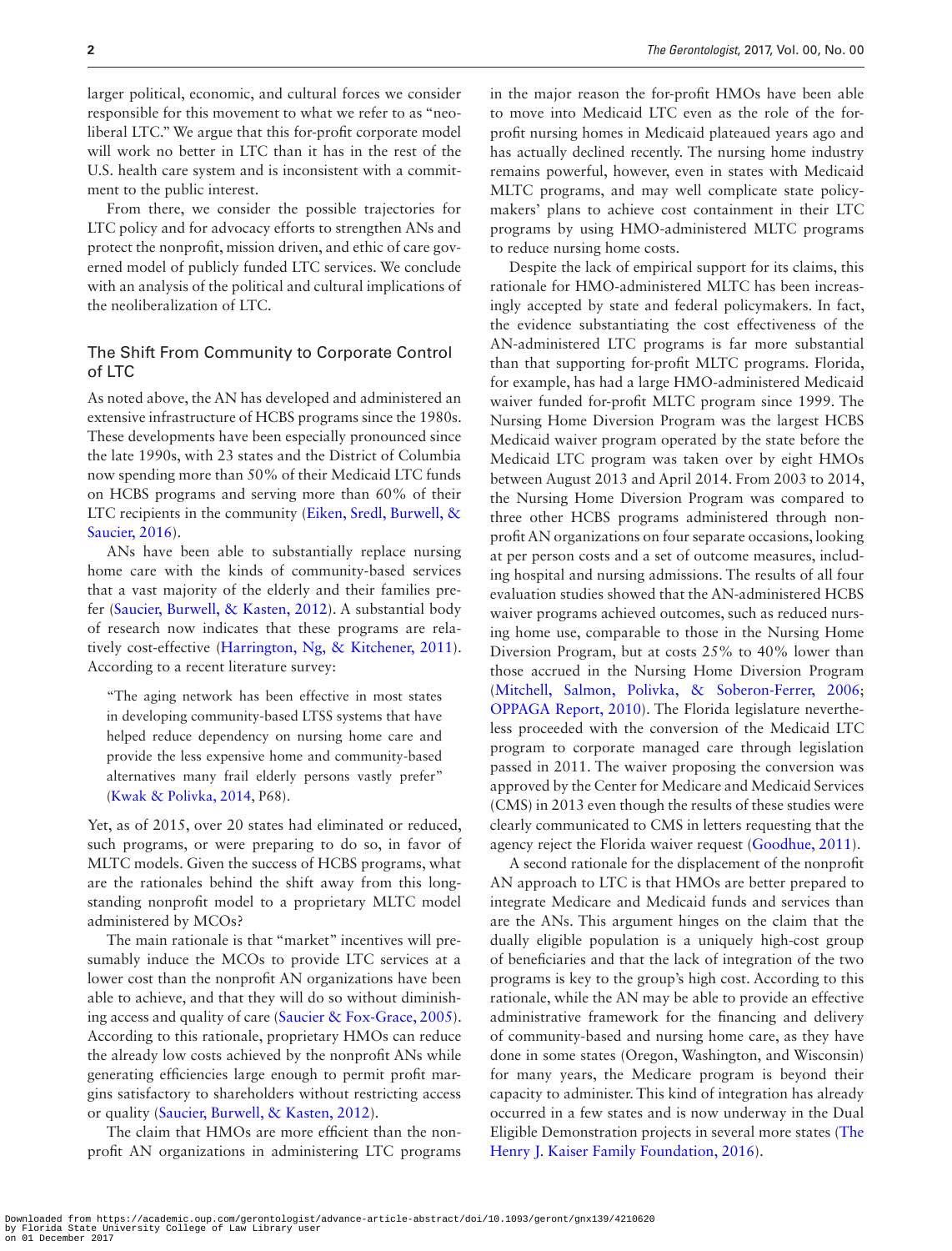Though it is true that the dual eligible population is a relatively high-cost group, only a small percentage (4–5%) are simultaneously high-cost beneficiaries in both programs ([Coughlin, Waidmann, & Phadera, 2012](#page-5-2)). For the vast majority, the high costs occur in one or the other program, with little evidence to support the claim that an integrated design would significantly reduce combined costs [\(Coughlin, Waidmann, & Phadera, 2012\)](#page-5-2). The limited research available on this issue finds little evidence that the currently existing integrated programs operate at lower cost ([Coughlin, Waidmann, & Phadera, 2012\)](#page-5-2). The research also has failed to find significant improvement in the quality of care in integrated programs. Moreover, person-centered care management in AN-administered HCBS programs often does the work of ensuring that clients are receiving the acute- and chronic-care services they need on a timely basis [\(APS Healthcare, Inc., 2005](#page-5-3)).

AN organizations should do more at the state and local levels to ensure that the persons they serve receive all of the care and support they need including care for acute and chronic medical needs through more extensive collaborations with medical care organizations. These collaborations, however, do not require corporate HMOs to better serve dually eligible beneficiaries. They can also be created by AN organizations that administer care management programs designed to identify and respond to all of AN individual's needs, social and medical, as in the Wisconsin Family Care program. Furthermore, the empirical basis for the argument that integrated managed care systems for the dually eligible are necessary for greater quality and efficiency of medical and LTC services is, thin at best [\(Jung, Trivedi, Grabowski,](#page-6-11)  [& Mor, 2015;](#page-6-11) [Kane, Homyak, Bershadsky, Lum & Siadaty,](#page-6-12)  [2003](#page-6-12); [Kane et al., 2005](#page-6-13); ). This may change as the evaluations of the dual eligible demonstration projects are completed, but for now a bit of skepticism would seem to be advisable.

Given the impressive outcomes generated by AN-administered LTC programs, why would policymakers in states across the country decide to abandon a well-established and increasingly stable nonprofit Medicaid LTC system in favor of unproven corporate-administered MLTC systems ([Polivka & Zayac, 2008](#page-6-14))?

#### The Neoliberal Economy and Health Care

The most plausible explanation is the emergence of neoliberal ideology in the political economy and in the moral culture since the late 1970s and the growing power of corporate health care over the same period [\(Kelly, 2016](#page-6-15)). These two factors are tightly related, in that corporate health interests have greatly benefitted from the ascendance of an ideology (neoliberalism) based on the principle that proprietary firms competing in unregulated markets will invariably produce superior, more efficient outcomes than nonprofit public programs operating without the disciplining effects of the profit-maximizing incentives of competitive free markets. According to the neoliberal ideology, this market principle potentially applies to virtually all publicly funded programs now administered by missiondriven, nonprofit organizations [\(Harvey, 2007](#page-6-16)).

The United States has evolved in the direction of a neoliberal political economy over the last four decades, as have most western countries and much of the global economy as a whole. The main properties of neoliberalism include reduced taxes on high incomes and wealth, reduced regulations (especially of the financial sector and the labor market), slowed or stagnant funding for social programs (and media attacks on their legitimacy), and increased privatization of these and other public programs ([Polivka, 2011](#page-6-17)). These trends have been supported by an ideological rationale that draws on neoclassical economics by prioritizing the free market as the fundamental source of freedom and efficiency, attacking the public sector for its inefficiency and its threat to the freedom created through largely unregulated competition in markets, and elevating economics over politics as the central organizing principle for societies. From the neoliberal perspective, democracy is dependent on and is largely a function of capitalist economies [\(Brown, 2015](#page-5-4)).

This ideology and associated policy agenda have thrived since the Reagan Administration, as health, education, military, corrections, intelligence, and many other services have been increasingly contracted out to private for-profit firms on the ideological assumption that these are less expensive and more efficient than the government-run versions. As this ideology became ascendant and legitimized, the growth and exercise of corporate power in politics, public policy has become steadily more neoliberal across all policy domains ([Hacker & Pierson, 2011;](#page-6-18) [Hacker & Pierson,](#page-6-19)  [2017](#page-6-19); [Polivka, 2012;](#page-6-20) ). The empirical evidence for advantages resulting from neoliberal privatization is very thin at best, but the absence of evidence has done little so far to slow the privatization avalanche at every level of government [\(In the Public Interest, 2013](#page-6-21)).

Health care has become a far more corporate enterprise since the 1970s, as predicted by Paul Starr in his influential 1982 book, *The Social Transformation of American Medicine* ([Starr, 1982\)](#page-7-1). Corporate control has gradually spread to every area of health care and is now extended to publicly supported LTC through the contracting out of Medicaid LTC programs in several states. This accelerating shift from a primarily nonprofit, managed fee-for-service model of publicly funded LTC to a corporate model of MLTC is unsurprising when considered in the context of the neoliberalization of the larger U.S. political economy, including the widespread privatization of public programs.

A recent analysis of these trends [\(Larsen & Stone, 2015\)](#page-6-22) argues that neoliberal health care is a two-way street, with both health care corporations and governments gaining something of potential value (either profits or lower costs), depending on the design of the privatized program. Larsen and Stone theorize that neoliberal health care has two faces, one of which is the privatization of public care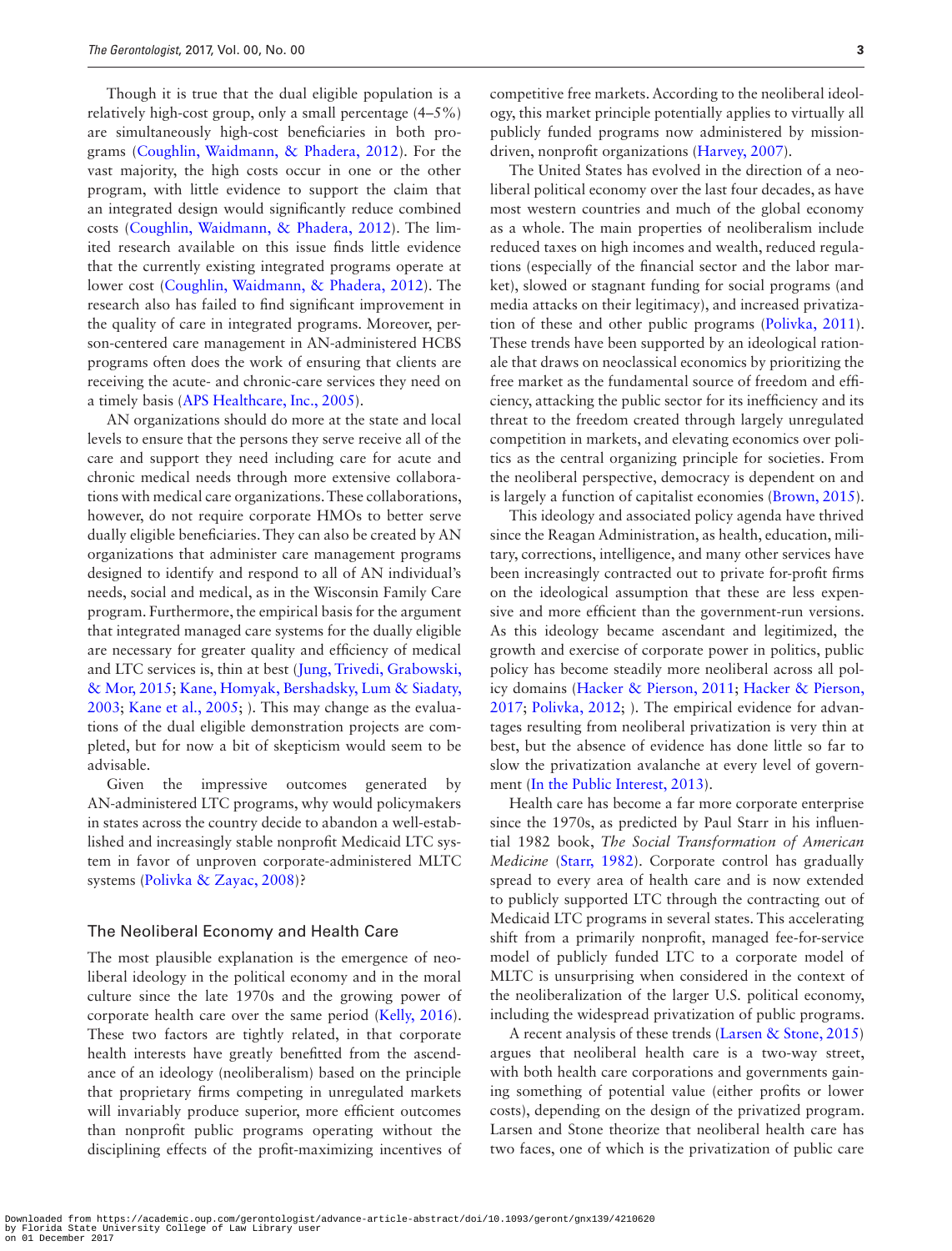services for the purpose of providing corporate health care with expanded markets in which to pursue profits. The second face of neoliberalism, however, is the potential for corporate health firms to help federal and state governments achieve their goals, which include cost containment, greater operational efficiency and better quality outcomes.

In our judgment, while these two faces of neoliberalism in health care may be theoretically feasible, and while the empirical evidence in support of the first face is substantial, empirical support for the second face is much weaker. For example, Medicare Advantage (MA), the privatized portion of the Medicare program, now serves almost one-third of Medicare beneficiaries and costs 4 to 5% more than the regular Medicare program, despite specific provisions in the ACA to at least equalize its costs with the regular program [\(Kelly, 2016\)](#page-6-15). Moreover, no consistent evidence shows that these greater costs result in higher quality care in the MA program. The same cost trends have shown up in the Medicare hospice program over the past several years. The traditional nonprofit hospice program costs Medicare about 25–30% less for the same kind of patients than the for-profit hospice providers, with no evidence of improved quality of care ([Whoriskey & Keating, 2014](#page-7-2)).

The second face of neoliberalism in health care may exist in other, more publicly managed health care systems, but the chances that it might emerge in the corporate-dominated U.S. health care system, including LTC, seem slight at best. In fact, the concept of neoliberalism's second face is very similar to the argument made by supporters of privatization: that proprietary management of public programs will save taxpayer dollars and improve program outcomes. As we have indicated, this argument has very little support in the research literature, not only for health care and LTC, but also for other policy domains [\(In the Public Interest,](#page-6-23)  [2014](#page-6-23)).

The second face of neoliberalism concept that governments can use the corporate sector to achieve public purposes, functions primarily as ideological justification for the increasing penetration of corporate interests into the public sector policy making process and the redirection of public revenues to the private sector ([Gilens & Page, 2014](#page-6-24)). This blurring of public and private sector boundaries has been underway for more than 30 years and accelerated considerably in the health care sector with the passage of MA in 2003 and the Affordable Care Act in 2010. This blurring of boundaries has worked to the advantage of corporate health interests by giving them increasing leverage over health care policy, regulation, and funding.

According to Wolfgang [Streeck \(2014\),](#page-7-3) almost 40 years of neoliberalism has increased corporate control over the public sector to such an extent that the variously social Democratic states that emerged after WWII, would now be more accurately described as neoliberal corporate states. These states, led by the United States, are increasingly influenced by corporate interests, especially the financial sector, whose major policy priorities include maximum

privatization of public assets and services, low taxes on wealth, disempowerment of labor unions, deregulation of critical economic sectors, especially finance, energy and health care, and deep cuts in public programs not amenable to privatization. The institutionalism of the neoliberal corporate state would seem to leave increasingly less room for the second face role of neoliberalism in health care or any other policy domain.

#### Neoliberal Tendencies in LTC Policy and Practice

Now that proprietary firms (HMOs) have established a foothold in the public LTC systems of several states and the number of Medicaid beneficiaries is rapidly growing, where are current trajectories likely to take LTC policy and practice over the next several years? We can only speculate, of course, but from our perspective, the following six tendencies are likely to gain traction and become dominant.

- *Tendency #1: Growing Bi-Partisan Support for HMO Takeover of Public MLTC*. The apparently bi-partisan support for publicly funded HMO-administered LTC makes the continuing expansion of this model highly likely as long as policy parameters, monitoring regimes, and Medicaid funding levels are sufficient to maintain acceptable profit levels for the HMOs. These are significant contingencies, but there are few signs at this point that they will jeopardize these programs anytime soon. A major fiscal crisis, however, could suddenly change policy parameters and funding levels and make Medicaid services, including LTC, significantly less attractive financially to for-profit HMOs and to policymakers.
- *Tendency #2: Expansion of HMO LTC through Medicare-Medicaid Demonstration Projects*. Momentum in support of corporate-administered programs to integrate Medicaid and Medicare within a managed care framework will grow as the current Medicare-Medicaid demonstration projects are implemented. The long-standing Programs for All Inclusive Care for the Elderly (PACE)—made up of 120 such programs across the states—provide a framework for integrated-care. For 25 years, PACE has been a highly regarded community-embedded nonprofit program. Following Federal Legislation passed in 2015, however, the PACE program is now permitted to operate as a proprietary model, which is likely to accelerate its expansion and absorption by larger corporate organizations or investment firms, especially in the private equity sector [\(CMS, 2015](#page-5-5); [Gonzalez, Forthcoming](#page-6-25)).
- *Tendency #3: Declining Role of the AN in MLTC*. AN organizations' role in Medicaid-funded LTC services is likely to decline as the corporate health role expands, although this trend is unlikely to unfold uniformly across the country in either timing or extent. If this trend becomes as dominant as it now appears, with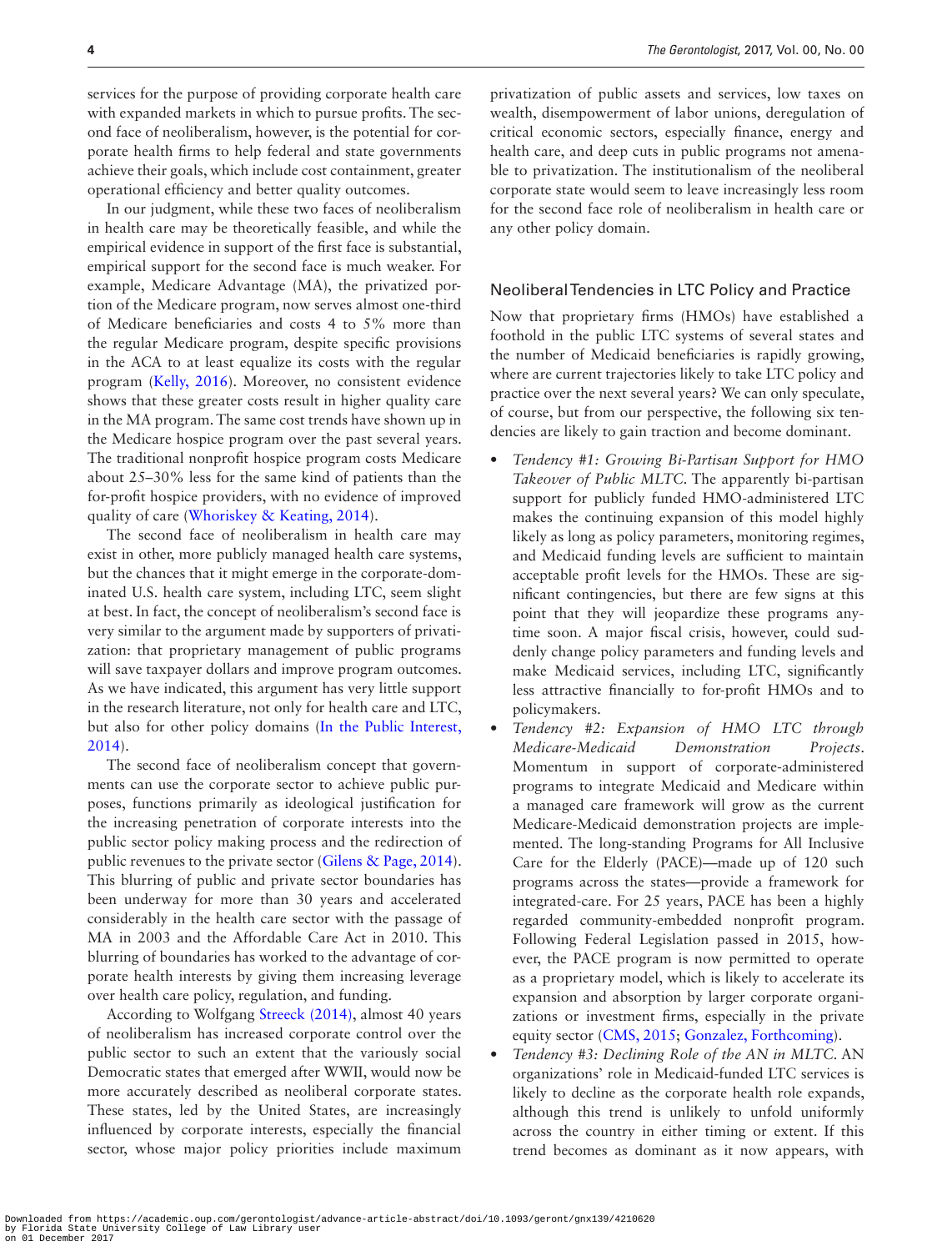the exception of states such as Wisconsin, Washington, and Oregon [\(Stein & Boulton, 2016\)](#page-7-4), AN organizations will increasingly be reduced to administering the Federal Older American Act (OAA) programs, whatever Medicaid-funded services HMOs may be willing to contract with them for, and the generally small general revenue (GR) funded aging programs provided by some states. Total funding for the OAA and state GR programs comes to about \$3 billion, already far less than the Medicaid LTC budget, for the HCBS programs only [\(Eiken, Sredl, Burwell, & Saucier, 2016](#page-6-2)). As its role in Medicaid-funded LTC services diminishes, the AN's programmatic reach will likely return to the limited scope it operated within 25 years ago, with the result that one of the last enclaves of nonprofit health services would be greatly reduced or eliminated.

- *Tendency #4: Erosion of Public Control of LTC Services.* The cumulative effects of the above tendencies (corporate expansion and AN decline in Medicaid LTC) are likely to include the steady erosion of public control of LTC services. This will happen through the public policy process and structures of accountability, as HMOs organize their programs to maximize profits and increase shareholder value. Some of these profits can be used to increase corporate leverage over the policy process (lobbying and campaign contributions) and public opinion through marketing and other activities ([Hacker & Pierson, 2010](#page-6-26)). Profit-maximization strategies and the administrative activities designed to achieve them are likely to exert downward pressure on the use of public funds for services and to force policymakers to steadily increase funding above the projected levels agreed to by the corporate-health firms when the MLTC programs were initiated with the expectation that they would reduce projected Medicaid costs without affecting the quality of services. Alternatively, policymakers could decide to give the HMOs increased authority to contain costs while protecting their profit targets by allowing them to reduce services for Medicaid beneficiaries and remove any remaining priority on service quality. Essentially, we may enter a "policy and political environment that…we may have difficulty leaving" ([Kelly 2016](#page-6-15)).
- *Tendency #5: Increasing reliance on the informal care system*. This issue is to some extent inherent in the shift from nursing home to HCBS programs over the last 30 years as more LTC recipients live in the community and are more available for family assistance with their needs [\(Greenfield, 2014](#page-6-27); [Hong & Casado, 2015;](#page-6-28) [Simon](#page-7-5)  [& Hodges, 2011](#page-7-5)). This greater availability may be an incentive for policymakers to limit Medicaid LTC funding and to, at least indirectly, push more of the caregiving on to family members and away from paid caregivers. This familiarization of caregiving is likely to increase in MLTC HMOs, which must respond to both insufficient

public funding to meet caregiving needs and shareholder demand for adequate profit margins. Familiarization of care however is increasingly limited by the declined availability of family caregivers, which could certainly cause increases in the level of unmet need in the community as both formal (paid either privately or through public Medicaid sources) and informal services decline and the number of persons needing LTC services grows dramatically over the next decades with the aging of the population. If the Trump Administration and congressional Republican proposals for reducing Medicaid funding and block granting the program to the States become law, this kind of maneuver by the states (greater familiarization of care is more likely to occur in many of them making the current gap between the need for care and the resources to provide them substantially worse in the years ahead). Increasing the gap between need for care and availability of publicly supported services will in all likelihood increase the burden on family and other informal caregivers.

• *Tendency #6: Greater activism on LTC by the Aging Advocacy Community*. If the above tendencies develop as we are suggesting, pressure on policymakers is likely to grow, as the number of older and impaired persons increases rapidly and the neoliberal policy agenda (low taxes, privatization, deregulation, etc.) remains dominant. This outcome is, of course, a recipe for growing levels of unmet need and public frustration without a clear map for reaching a resolution in an environment of declining public leverage over corporate interests.

Champions of AN LTC need to step forward and begin to use available assets to make the fiscal and moral arguments for the value of nonprofit community-embedded LTSS systems like those built and administered by the AN for more than 25 years in most states [\(Estes, 2014](#page-6-29)). AN organizations and advocacy groups can argue with confidence that the history of state local networks demonstrates their capacity to create and administer HCBS. The two AARP LTC snapshot reports published over the last 6 years provide detailed documentation of the AN's extensive community LTC programs in most states ([Reinhard et al., 2014](#page-6-1)).

In addition, research indicates that AN-managed LTSS programs are efficient and cost-effective. The corporate model requires a substantial profit margin to remain viable along with considerable administrative resources used to generate these margins. These are costs the AN programs do not have to bear, which puts them at a distinct cost advantage in comparison to the corporate managed care programs. Advocates should work to elevate this issue and keep it from being buried under an avalanche of corporate marketing information and ignored by the media and policymakers.

AN supporters should also insist that service programs provided by both AN organizations and MLTC HMOs be evaluated annually on the basis of quantitative outcome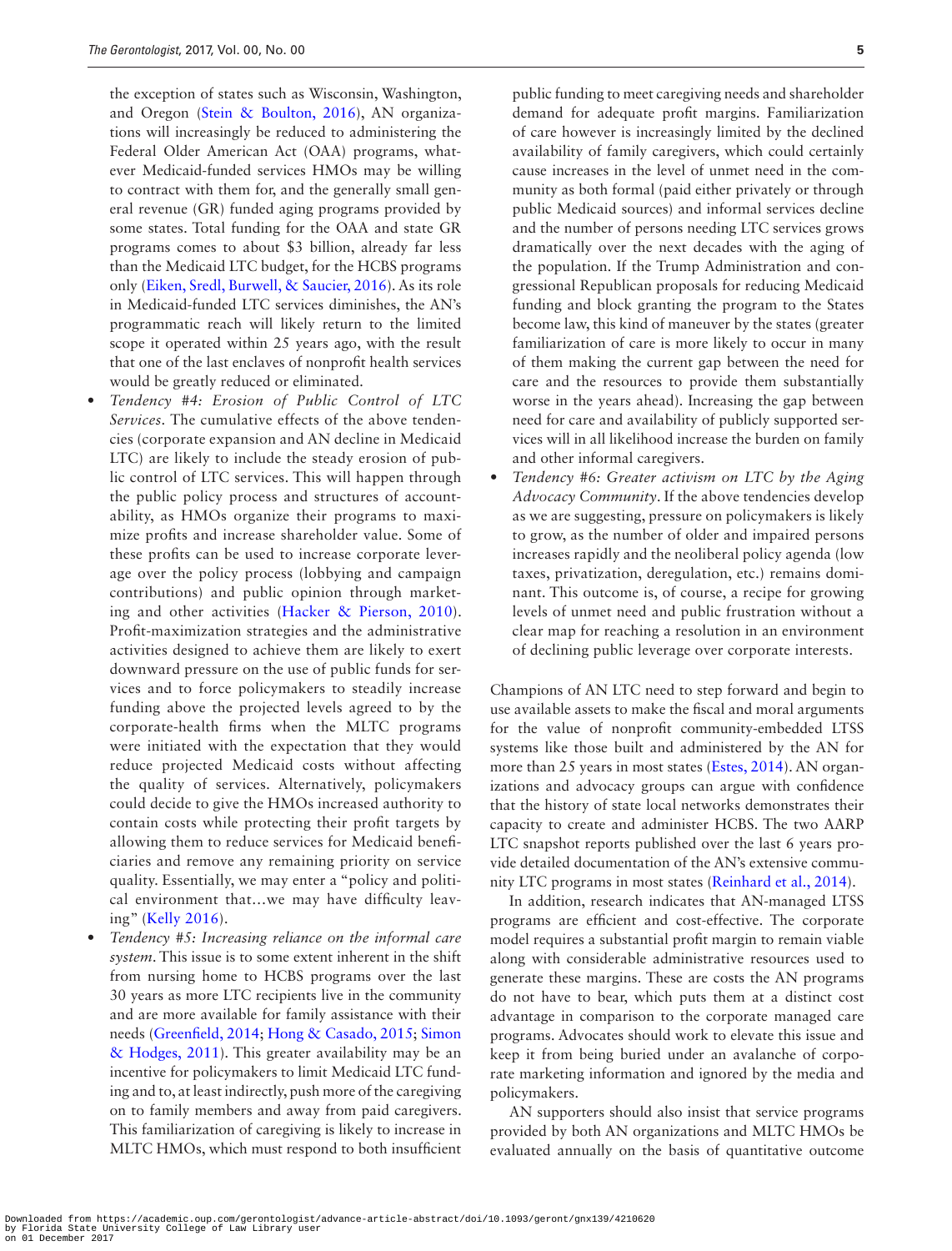(nursing home and hospital admissions, functioning levels) and cost (per person expenditures) measures. The evidence from Florida indicates that AN programs perform well in terms of these cost effectiveness measures and are likely to benefit from the routine collection and analysis of this performance information.

## **Conclusion**

The LTC system has long had a very large public nonprofit sector, mainly in the community, and an even larger forprofit sector in terms of total funding, mainly nursing home services. The former has been administered by the AN with primarily Medicaid funds since the 1980s and has grown faster than the for-profit nursing home sector since the early 2000s. AN-administered LTC programs have proven to be cost-effective and popular alternatives to nursing homes, which accounts for their rapid expansion in most states since 2000. This success, however, has not been sufficient to prevent the rapid expansion of corporate LTC.

Policymakers' justification for this expansion is that the market-based approaches will increase service-delivery efficiencies and contain costs to a greater extent than will smaller nonprofit agencies. This position, however, is driven more by ideological convictions and corporate lobbying than empirical evidence, which is also true in other policy domains where privatization has resulted in extensive corporate penetration and increasing control of public resources. This trend has been driven by the emergence of the neoliberal public policy priorities of privatization and deregulation. In several states, the public LTC system may now be more accurately described as "neoliberal LTC," reflecting the shift from community to corporate control. This shift is occurring even in the face of clear evidence that nonprofit community-based organizations can provide home- and community-based LTSS more cost-effectively than for-profit firms. These facts indicate that objective research findings are less dispositive than ideology and corporate interests in a neoliberal political environment.

The growing displacement of nonprofit AN by corporate-health firms has, in our judgment, serious negative implications for the future LTSS for older impaired persons. The loss of community-based LTC services to outside corporate interests reduces communities' investment in the lives of their older residents and their families, and it weakens communities. The erosion of a community's sense of moral responsibility for its members, especially vulnerable members like the frail elderly, undermines any sense of collective efficacy or the sense that the community has a critical role to play in addressing policy challenges like LTC. This loss of a collective sense of efficacy and the social capital it helps create weakens communities at a time when we need them to become stronger and to give their members a greater sense of their capacity to shape their own fate and not feel powerless in the face of such challenges as the population aging, climate change, and economic inequality.

This sense of a collective fate and capacity to shape it is fundamentally at odds with the neoliberal moral culture that has arisen in America since the 1970s, as a kind of justifying ideological framework for the neoliberal political economy and public policy agenda of privatization and cuts in public programs. The neoliberal moral culture claims superior moral authority for the unregulated operations of the private market and the pursuit of profit through the market by corporations and individuals. The market is seen as the true arbiter of value, and any intervention by governments to achieve a public benefit or fix a market failure is considered a moral violation. The neoliberal moral culture valorizes the individual and essentially dismisses the concept of the public, which undermines the moral significance of collective initiatives like nonprofit LTC. Yet, efforts to strengthen the role of communities in meeting the LTC needs of their residents through the AN can enhance the moral and political stature of other collective initiatives seeking to address a wide range of policy concerns and help build the strong communities our future depends on ([McKibben, 2008](#page-6-30)).

## **Conflict of Interest**

None reported.

#### **References**

- <span id="page-5-3"></span>APS Healthcare, Inc. (2005). Family care options for long-term care. *Family Care Independent Assessment: An Evaluation of Access, Quality and Cost Effectiveness for Calendar Year 2003–2004*. Retrieved March 13, 2017, from, [https://www.dhs.wisconsin.](https://www.dhs.wisconsin.gov/familycare/reports/fc-indepassmt2005.pdf﻿) [gov/familycare/reports/fc-indepassmt2005.pdf](https://www.dhs.wisconsin.gov/familycare/reports/fc-indepassmt2005.pdf﻿)
- <span id="page-5-0"></span>Barrett, L. (2014). Home and community preferences of the 45+ population 2014. *Real Possibilities*, Washington, DC: AARP, September 2014.
- <span id="page-5-4"></span>Brown, W. (2015). *Undoing the Demos: Neoliberalism's Stealth Revolution*. Cambridge, MA: Zone Books.
- <span id="page-5-5"></span>Centers for Medicare and Medicaid Services (CMS). (2015). *Report to Congress: The Centers for Medicare and Medicaid Services' evaluation of for-profit PACE programs under section 4804(b) of the Balanced Budget Act of 1997*. Retrieved March 13, 2017, from [https://innovation.cms.gov/files/reports/rtc\\_for-profit\\_](https://innovation.cms.gov/files/reports/rtc_for-profit_pace_report_to_congress_051915_clean.pdf) [pace\\_report\\_to\\_congress\\_051915\\_clean.pdf](https://innovation.cms.gov/files/reports/rtc_for-profit_pace_report_to_congress_051915_clean.pdf)
- <span id="page-5-2"></span>Coughlin, T. A., Waidmann, T. A., & Phadera, L. (2012). Among dual eligibles, identifying the highest-cost individuals could help in crafting more targeted and effective responses. *Health affairs (Project Hope)*, **31**, 1083–1091. doi:10.1377/ hlthaff.2011.0729
- <span id="page-5-1"></span>Dickson, V. (2016). *Managed-care plans increasingly take over Medicaid Long-term care. Not everyone is happy about it. Modern Healthcare*. Retrieved November 26, 2016, from [http://www.modernhealthcare.com/ARTICLE/20161126/](http://www.modernhealthcare.com/ARTICLE/20161126/MAGAZINE/311269984/MANAGED-CARE-PLANS-INCREASINGLY-TAKING-OVER-MEDICAID-LONG-TERM-CARE) [MAGAZINE/311269984/MANAGED-CARE-PLANS-](http://www.modernhealthcare.com/ARTICLE/20161126/MAGAZINE/311269984/MANAGED-CARE-PLANS-INCREASINGLY-TAKING-OVER-MEDICAID-LONG-TERM-CARE)[INCREASINGLY-TAKING-OVER-MEDICAID-LONG-](http://www.modernhealthcare.com/ARTICLE/20161126/MAGAZINE/311269984/MANAGED-CARE-PLANS-INCREASINGLY-TAKING-OVER-MEDICAID-LONG-TERM-CARE)[TERM-CARE](http://www.modernhealthcare.com/ARTICLE/20161126/MAGAZINE/311269984/MANAGED-CARE-PLANS-INCREASINGLY-TAKING-OVER-MEDICAID-LONG-TERM-CARE)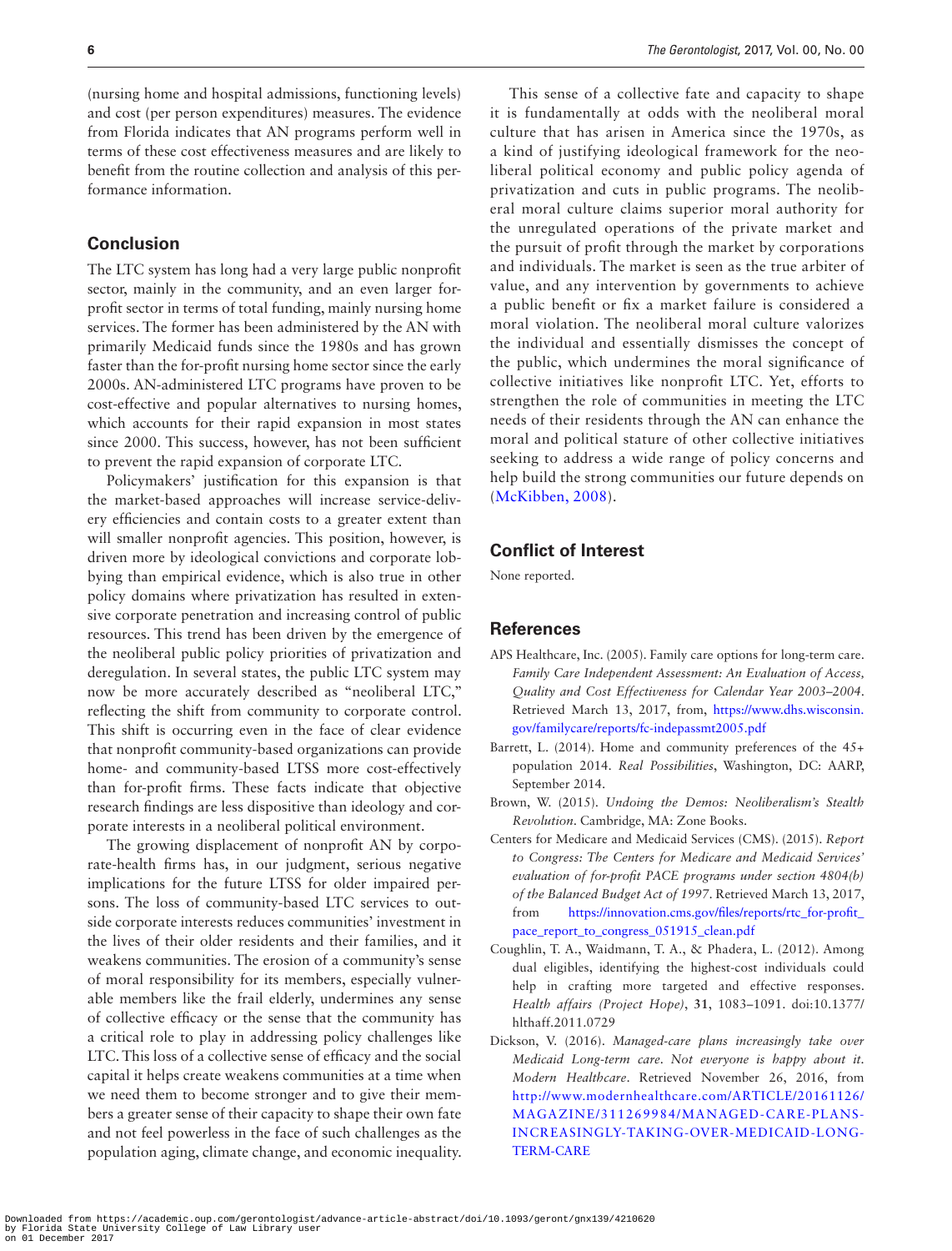- <span id="page-6-2"></span>Eiken, S., Sredl, K., Burwell, B., & Saucier, P. (2016). Medicaid expenditures for long-term services and supports (LTSS) in FY 2014: Managed LTSS reached 15 percent of LTSS Spending. *Truven Health Analytics*. Retrieved March 13, 2017, from [https://www.medicaid.gov/medicaid/ltss/downloads/ltss-expen](https://www.medicaid.gov/medicaid/ltss/downloads/ltss-expenditures-2014.pdf)[ditures-2014.pdf](https://www.medicaid.gov/medicaid/ltss/downloads/ltss-expenditures-2014.pdf)
- <span id="page-6-4"></span>Ensslin, B. & Kruse, A. (2016). State trends in the delivery of Medicaid Long-Term Services and Support. *Center for Health Care Strategies, INC., Brief*, July 2016. Retrieved March 13, 2017, from [http://www.chcs.org/media/CHCS-MLTSS-](http://www.chcs.org/media/CHCS-MLTSS-Scan-7-20-16.pdf﻿)[Scan-7-20-16.pdf](http://www.chcs.org/media/CHCS-MLTSS-Scan-7-20-16.pdf﻿)
- <span id="page-6-29"></span>Estes, C. L. (2014). The future of aging services in a neoliberal political economy. *Journal of the American Society on Aging, Generations*, **38**, 94–100.
- <span id="page-6-24"></span>Gilens, M. & Page, B. I. (2014). Testing theories of American politics: Elites, interest groups, and average citizens. *Perspectives on Politics*, **12**, 564–581. doi:10.1017/S1537592714001595
- <span id="page-6-25"></span>Gonzalez, L. (Forthcoming). A focus on PACE. *Journal of Aging and Social Policy*.
- <span id="page-6-10"></span>Goodhue, L. (2011). *Letter to Centers for Medicare and Medicaid Services (CMS)*. Jupiter, FL: Florida Chain.
- <span id="page-6-27"></span>Greenfield, J.C. (2014). Long-term care in the U.S.: Who pays? In Morrow-Howell, N., Sherraden, M. & Sherraden, M., (eds.), *Financial capability and asset holding in later life: A life course perspective* (pp. 161–174).
- <span id="page-6-26"></span>Hacker, J. S. & Pierson, P. (2010). Winner-take-all politics: Public policy, political organization, and the precipitous rise of top incomes in the United States. *Sage Publications, Politics and Society*, **38**, 152–204. doi:10.1177/0032329210365042
- <span id="page-6-18"></span>Hacker, J. S. & Pierson, P. (2011). *Winner-take-all politics: How Washington made the rich richer—and turned its back on the middle class*. New York, NY: Simon & Schuster Paperbacks.
- <span id="page-6-19"></span>Hacker, J.S. & Pierson, P. (2017). American amnesia: How the war on government led us to forget what made America prosper. New York, NY: Simon & Schuster Paperbacks. doi:10.1080/01 621424.2011.622249
- <span id="page-6-6"></span>Harrington, C., Ng, T., & Kitchener, M. (2011). Do Medicaid home and community based service waivers save money? *Home Health Care Services Quarterly*, **30**, 198–213. doi:10.1080/01 621424.2011.622249
- <span id="page-6-16"></span>Harvey, D. (2007). *A Brief History of Neoliberalism*. Oxford, UK: Oxford University Press.
- <span id="page-6-28"></span>Hong, M. & Casado, B. L. (2015). Caregiver stress: Does states' expenditure on home- and community-based services matter? *Home Health Services Quarterly*, **34**, 85–100. doi:10.1080/01 621424.2015.1029186
- <span id="page-6-21"></span>In the Public Interest. (2013). Out of Control: The Coast-to-Coast Failures of Outsourcing Public Services to For-Profit Corporation. Retrieved March 13, 2017, from [https://www.inthepublicinter](https://www.inthepublicinterest.org/wp-content/uploads/1213-Out_of_Control.pdf)[est.org/wp-content/uploads/1213-Out\\_of\\_Control.pdf](https://www.inthepublicinterest.org/wp-content/uploads/1213-Out_of_Control.pdf)
- <span id="page-6-23"></span>In the Public Interest. (2014). Race to the Bottom: How Outsourcing Public Services Rewards Corporations and Punishes the Middle Class. Retrieved March 13, 2017, from [https://www.inthepublicinterest.org/wp-content/uploads/](https://www.inthepublicinterest.org/wp-content/uploads/Race-to-the-bottom.pdf) [Race-to-the-bottom.pdf](https://www.inthepublicinterest.org/wp-content/uploads/Race-to-the-bottom.pdf)
- <span id="page-6-11"></span>Jung, H.-Y, Trivedi, A.N., Grabowski, D.C., & Mor, V. (2015). Integrated Medicare and Medicaid Managed Care and Rehospitalization of Dual Eligibles. *The American Journal of Managed Care*, **21**, 711–717.
- <span id="page-6-0"></span>Kane, R. A. (2012). Thirty years of Home- and Community-Based Services: Getting closer and closer to home. *Journal of the American Society on Aging, Generations*. Retrieved March 13, 2017, from [http://www.asaging.org/blog/thirty-years-home-and](http://www.asaging.org/blog/thirty-years-home-and-community-based-services-getting-closer-and-closer-home)[community-based-services-getting-closer-and-closer-home](http://www.asaging.org/blog/thirty-years-home-and-community-based-services-getting-closer-and-closer-home)
- <span id="page-6-13"></span>Kane, R. L., Homyak, P., Bershadsky, B., Lum, T., Flood, S., & Zhang, H. (2005). The quality of care under a managed-care program for dual eligibles. *The Gerontologist*, **45**, 496–504. doi:10.1093/ geront/45.4.496
- <span id="page-6-12"></span>Kane, R. L., Homyak, P., Bershadsky, B., Lum, Y. S., & Siadaty, M. S. (2003). Outcomes of managed care of dually eligible older persons. *The Gerontologist*, **43**, 165–174. doi:10.1093/ geront/43.2.165
- <span id="page-6-15"></span>Kelly, A. S. (2016). Boutique to booming: Medicare managed care and the private path to policy change. *Journal of Health Politics, Policy and Law*, **41**, 315–354. doi:10.1215/03616878-3523934
- <span id="page-6-3"></span>Kwak, J. & Polivka, L. J. (2014). The future of long-term care and the Aging Network. *Journal of the American Society on Aging, Generations*, **38**, 67–73. Retrieved March 13, 2017, from [http://](http://www.asaging.org/blog/future-long-term-care-and-aging-network﻿) [www.asaging.org/blog/future-long-term-care-and-aging-network](http://www.asaging.org/blog/future-long-term-care-and-aging-network﻿)
- <span id="page-6-22"></span>Larsen, L. T., & Stone, D. (2015). Governing health care through free choice: Neoliberal reforms in Denmark and the United States. *Journal of Health Politics, Policy and Law*, **40**, 941–970. doi:10.1215/03616878-3161162
- <span id="page-6-30"></span>McKibben, B. (2008). *Deep Economy: The Wealth of Communities and the Durable Future*. St. Martin's Griffin: St. Martin's Press.
- <span id="page-6-8"></span>Mitchell, G., II, Salmon, J. R., Polivka, L., & Soberon-Ferrer, H. (2006). The relative benefits and cost of Medicaid Home- and Community-Based Services in Florida. *The Gerontologist*, **46**, 483–494. doi:10.1093/geront/46.4.483
- <span id="page-6-9"></span>OPPAGA Report (2010). *The state could consider several options to maximize its use of funds for Medicaid Home and Community-Based Services*. Tallahassee, FL: Office of Program Policy Analysis & Government Accountability, Retrieved March 13, 2017, from [http://www.oppaga.state.fl.us/MonitorDocs/](http://www.oppaga.state.fl.us/MonitorDocs/Reports/pdf/1033rpt.pdf) [Reports/pdf/1033rpt.pdf](http://www.oppaga.state.fl.us/MonitorDocs/Reports/pdf/1033rpt.pdf)
- <span id="page-6-14"></span>Polivka, L., & Zayac, H. (2008). The aging network and managed long-term care. *The Gerontologist*, **48**, 564–572. doi:10.1093/ geront/48.5.564
- <span id="page-6-17"></span>Polivka, L. (2011). Neoliberalism and the new politics of aging and retirement security. Social Issues. *Aging in America*, Vol. **3**, Santa Barbara, CA: Praeger.
- <span id="page-6-20"></span>Polivka, L. (2012). The Growing Neoliberal Threat to the Economic Security of Workers and Retirees. *Gerontologist*, **52**, 133–144. doi:10.1093/geront/gnr150
- <span id="page-6-1"></span>Reinhard, S. C., Kassner, E., Houser, A., Ujuari, K., Mollica, R., & Hendrickson, L. (2014). A state scorecard on long-term services and supports for older adults, people with physical disabilities, and family caregivers. *Raising Expectations*. Washington, DC: AARP. Retrieved March 13, 2017, from [http://www.aarp.org/](http://www.aarp.org/content/dam/aarp/research/public_policy_institute/ltc/2014/raising-expectations-2014-AARP-ppi-ltc.pdf) [content/dam/aarp/research/public\\_policy\\_institute/ltc/2014/](http://www.aarp.org/content/dam/aarp/research/public_policy_institute/ltc/2014/raising-expectations-2014-AARP-ppi-ltc.pdf) [raising-expectations-2014-AARP-ppi-ltc.pdf](http://www.aarp.org/content/dam/aarp/research/public_policy_institute/ltc/2014/raising-expectations-2014-AARP-ppi-ltc.pdf).
- <span id="page-6-7"></span>Saucier, P. & Fox-Grace, W. (2005). Medicaid managed long-term care. *Issue Brief*. Washington, DC: AARP. Retrieved November 2005 from [https://assets.aarp.org/rgcenter/il/ib79\\_mmltc.pdf](https://assets.aarp.org/rgcenter/il/ib79_mmltc.pdf)
- <span id="page-6-5"></span>Saucier, P., Burwell, B., & Kasten, J. (2012). *The growth of Managed Long-term Services and Supports (MLTSS) Programs: A 2012 Update (Disabled and Elderly Health Programs Group)*. Washington, DC. Centers for Medicare & Medicaid Services.